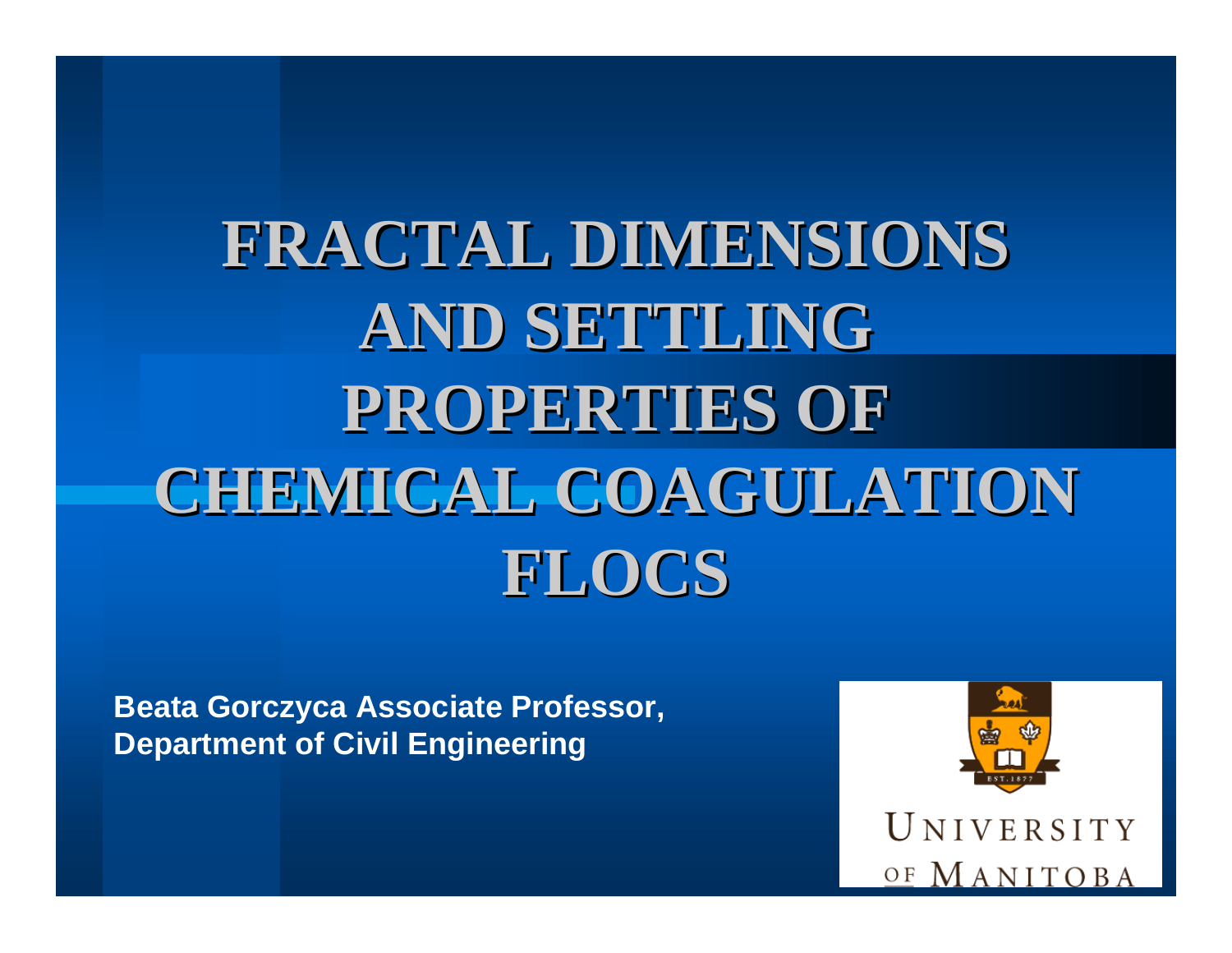# **Gravity Settling**



#### Individual flocs

Floc blanket – solid/liquid interface zone settling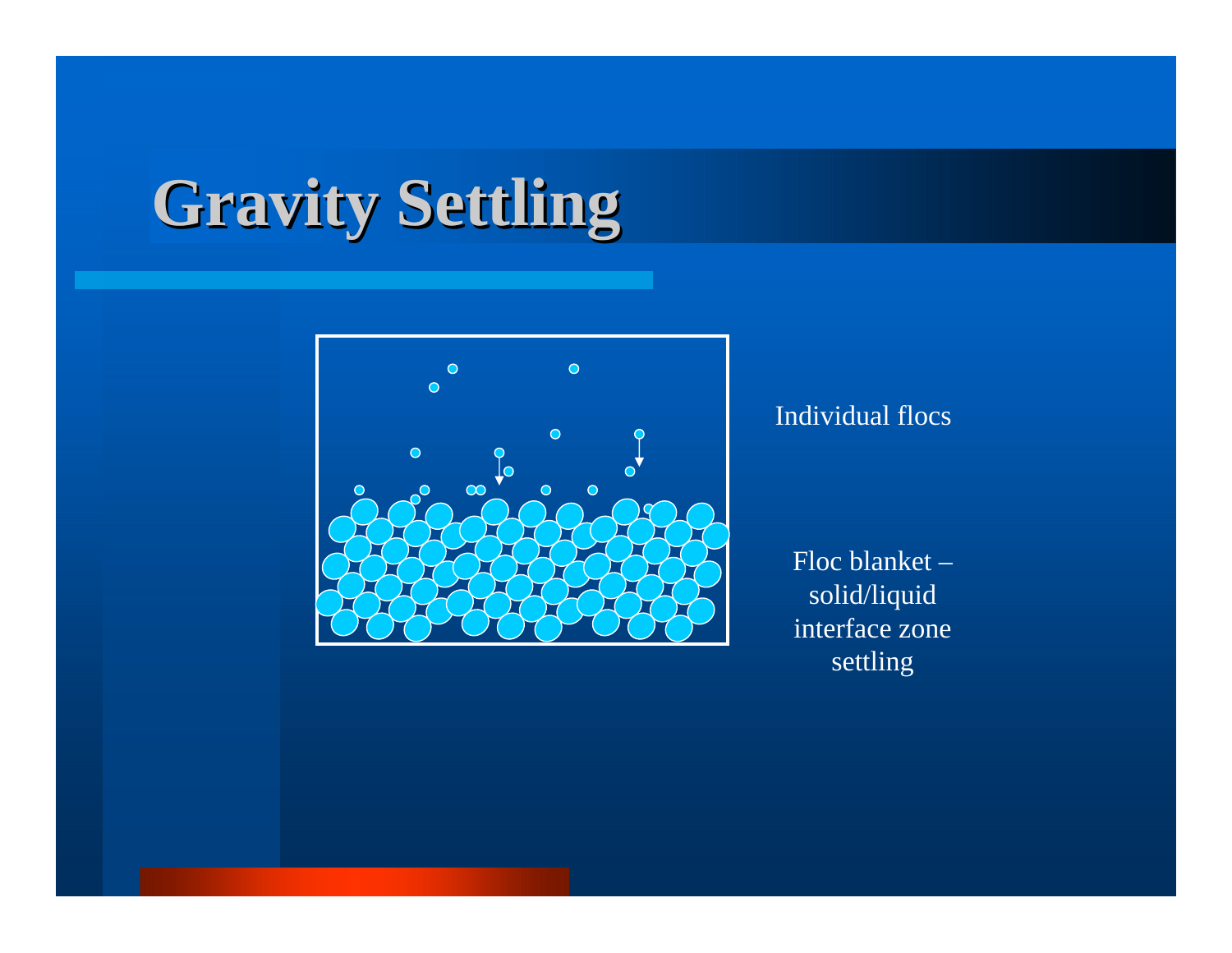# Settling of Individual Flocs Stokes' Law





Inaccurate Floc Settling Velocity Predictions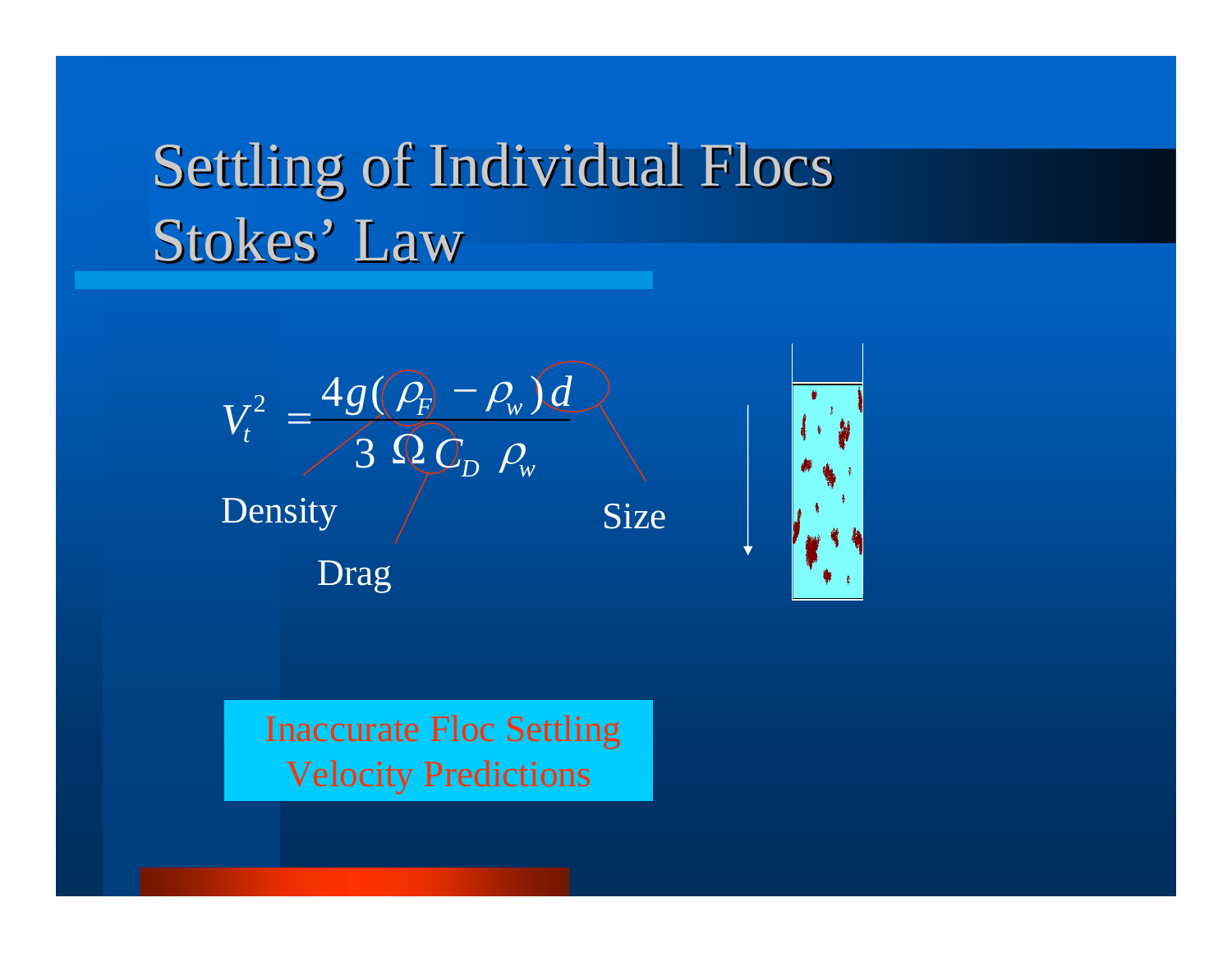# Settling of Floc Blanket

### **V zs = k exp (- nC)**

**C – sludge concentratio n**

**K,n, - empirical coefficients specific for each sludge**

| <b>Parameter</b>   | <b>Alum Coagulation Sludge</b> | <b>Activated Sludge</b>          |
|--------------------|--------------------------------|----------------------------------|
|                    | 2.57                           | 13                               |
| $\mathbf{k}_1$     | (Zheng and Bagley, 1999)       | (Ekama et al., 1997)             |
| (m/h)              |                                |                                  |
| $\mathbf{v}_{t}$   | 2.52                           | 13.68                            |
| (m/h)              |                                |                                  |
|                    | $3.61 * 105$                   | $3.62 * 104$                     |
| $\mathbf{k}$ 2     | (Zheng and Bagley, 1999)       | (Zheng and Bagley, 1999)         |
| $(kg/m^4/h)$       |                                |                                  |
| $(f - \rho w)$ u/k | $2.25*10\ 5$                   | $9.95 * 104$                     |
| $(kg/m^4/h)$       | 0.5                            |                                  |
| n <sub>2</sub>     | (Zheng and Bagley, 1999)       | 0.64<br>(Zheng and Bagley, 1999) |
| $(m^3/kg)$         |                                |                                  |
| $\rho_S^{-1}$      | 0.4                            | 0.71                             |
|                    | (Gorczyca, 1991)               | (Li and Ganczarczyk, 1987)       |
| $(m^3/kg)$         |                                |                                  |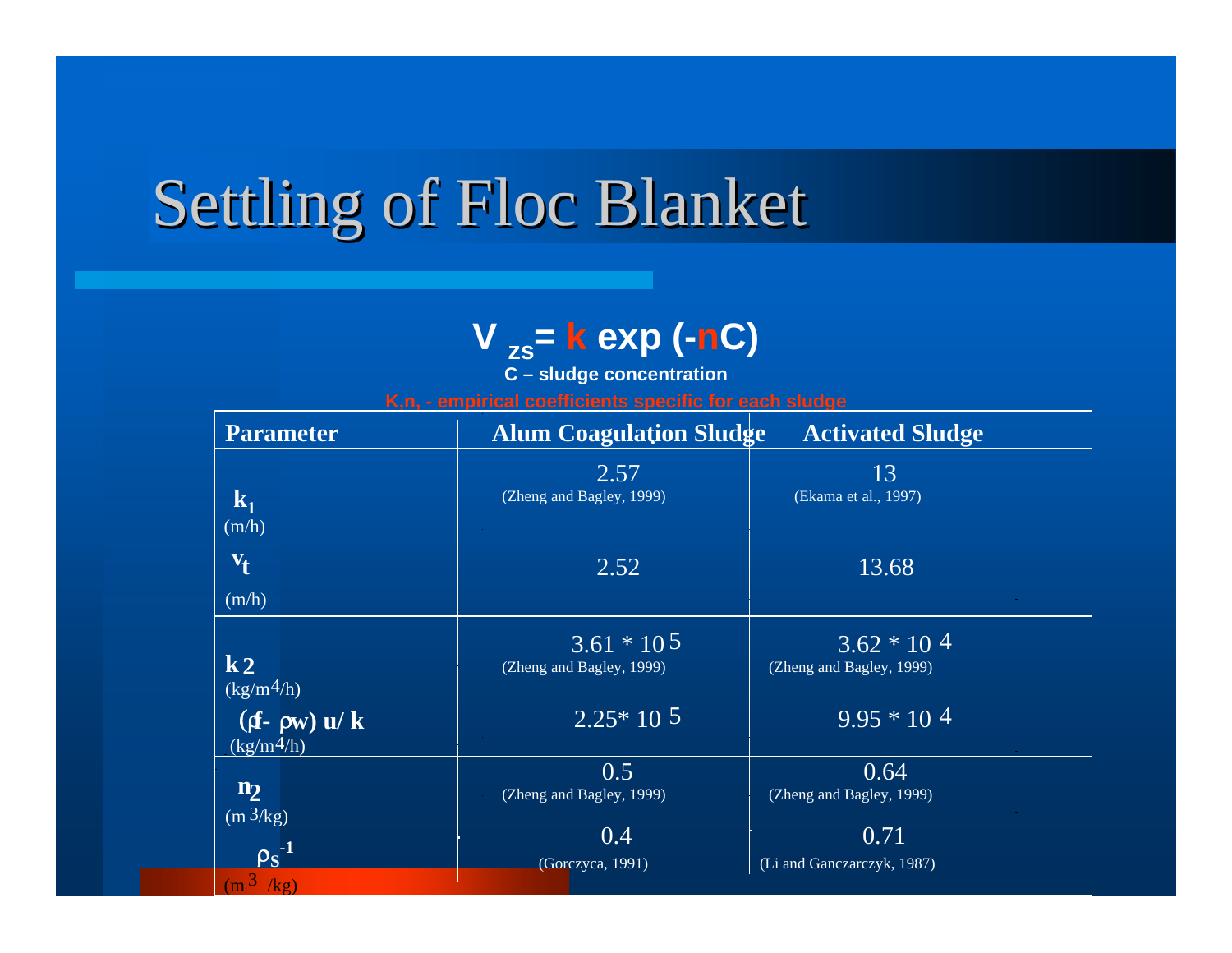## Objectives of this study

**Analyze Properties of Flocs**

**Model Settling of Flocs**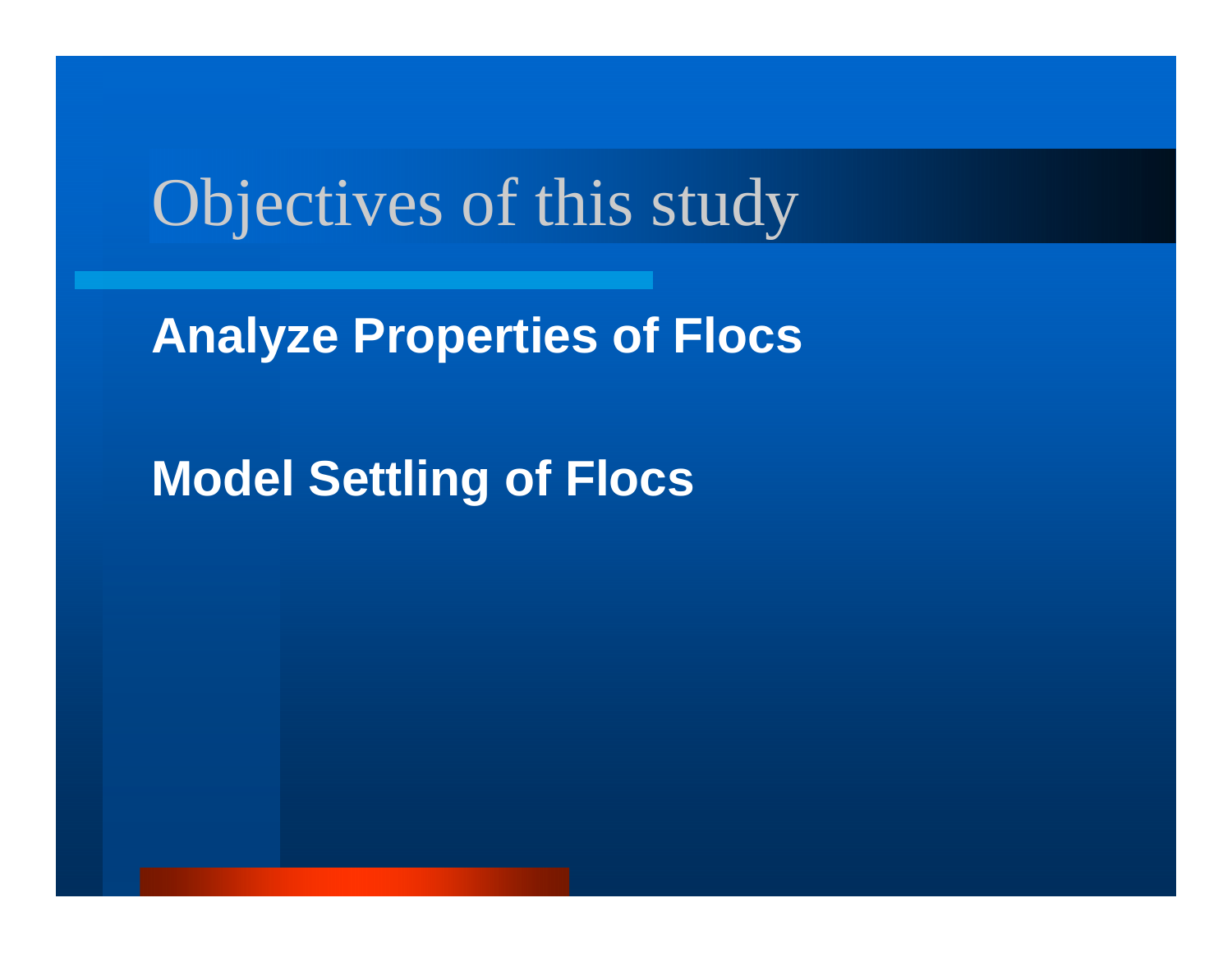## Flocs are Fractals











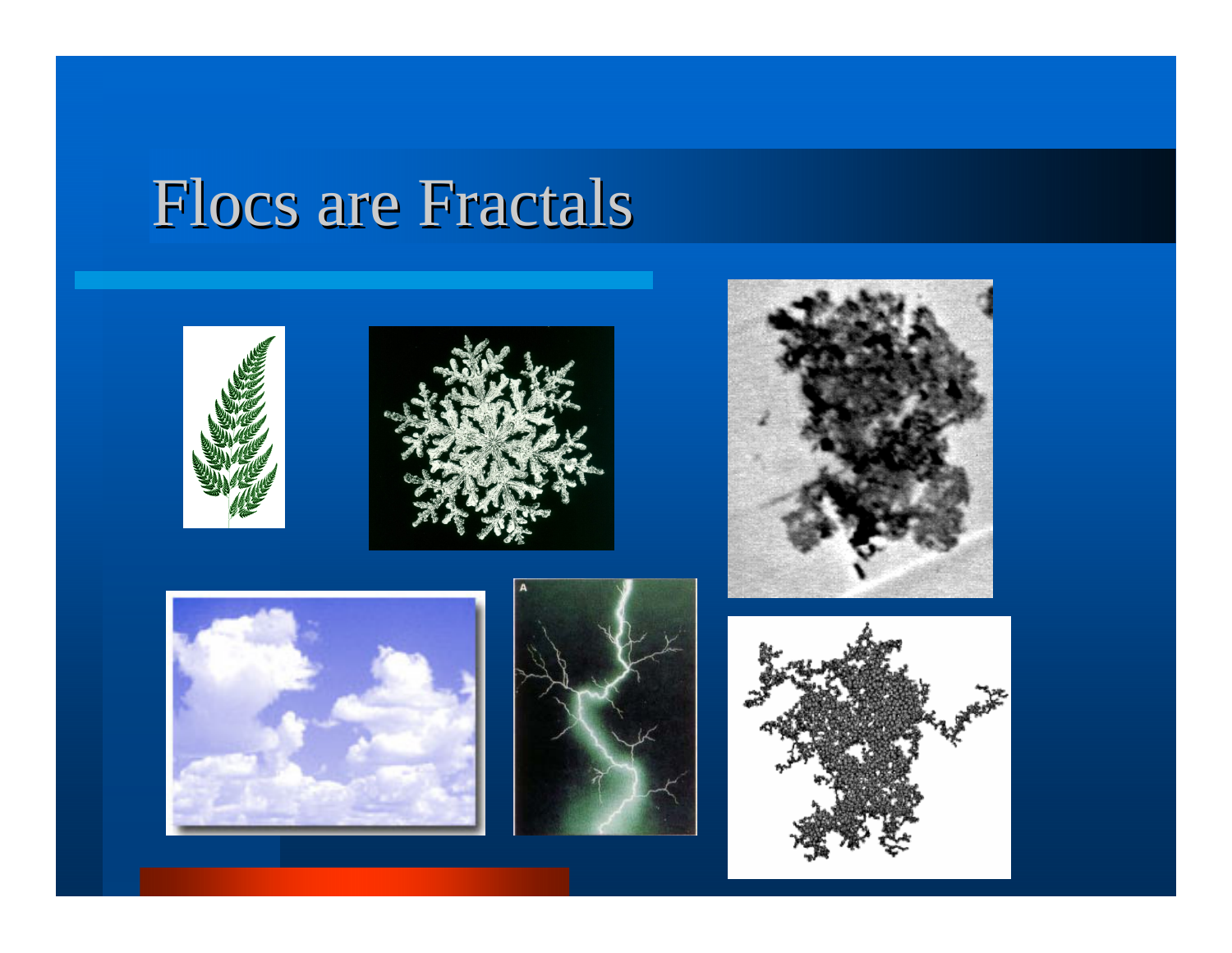## Mathematical Fractals

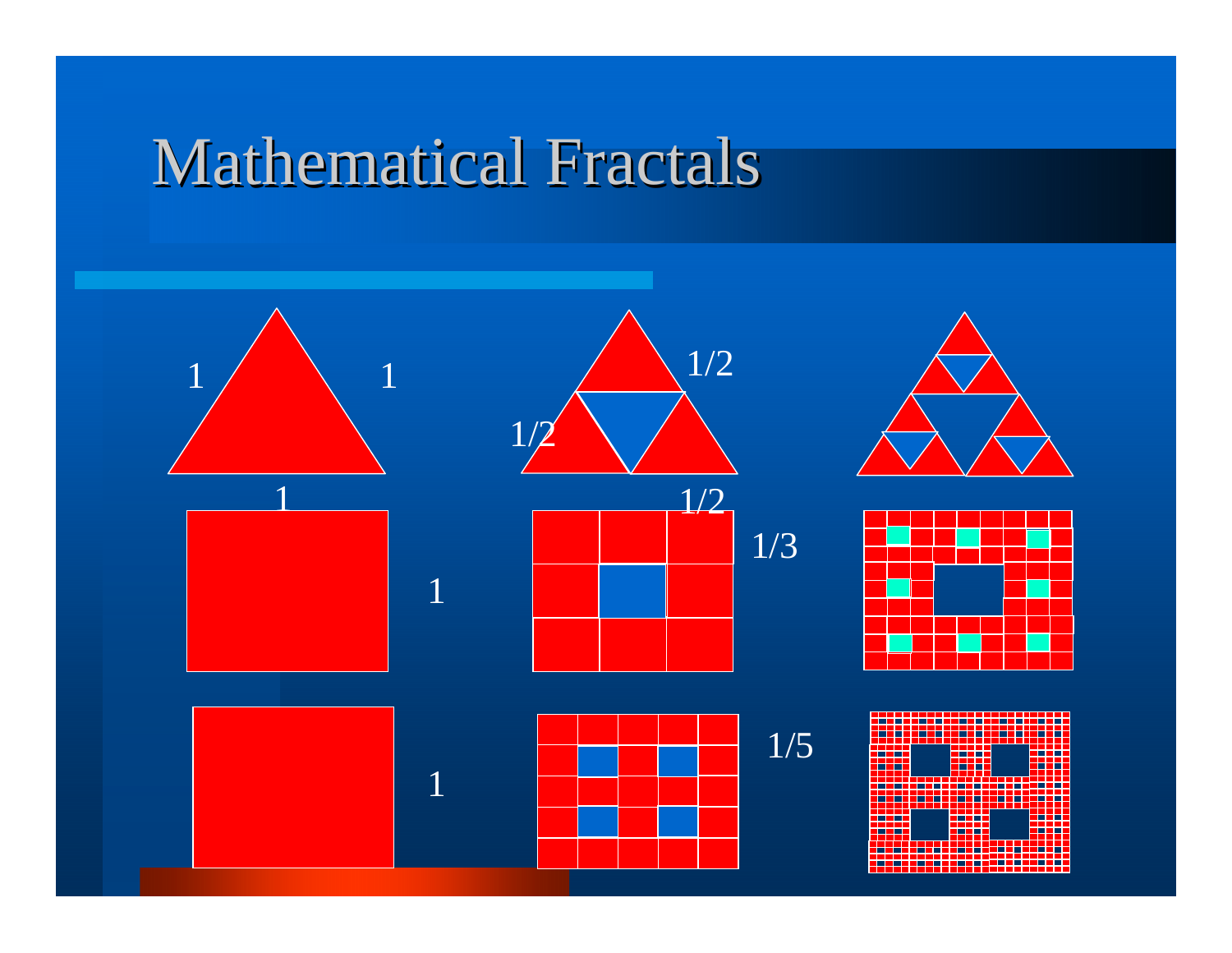### Fractal Dimension in 2D Box counting method



**Box size (1/r)**

**number of boxes - Nr**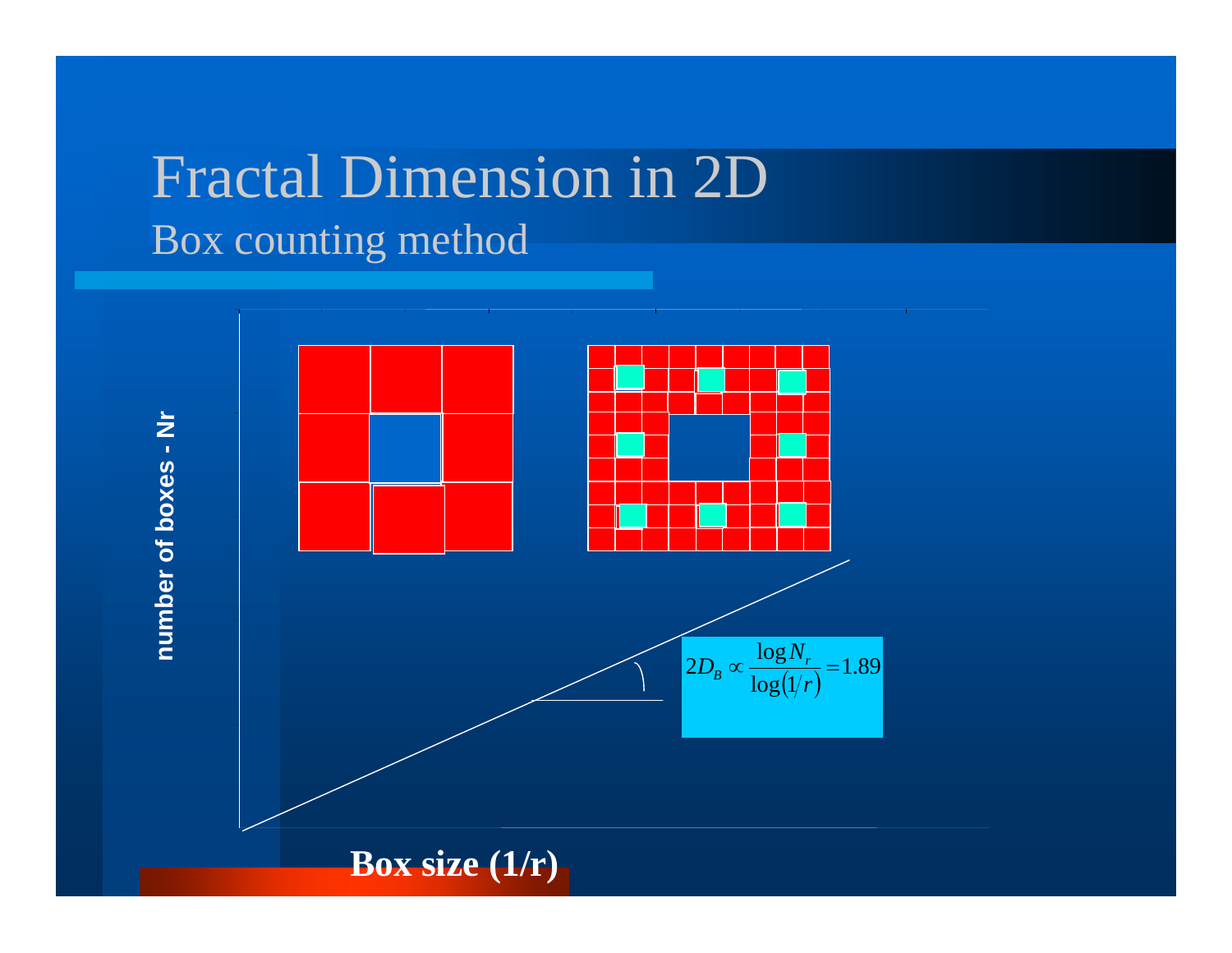### Fractal Dimension in 3 D

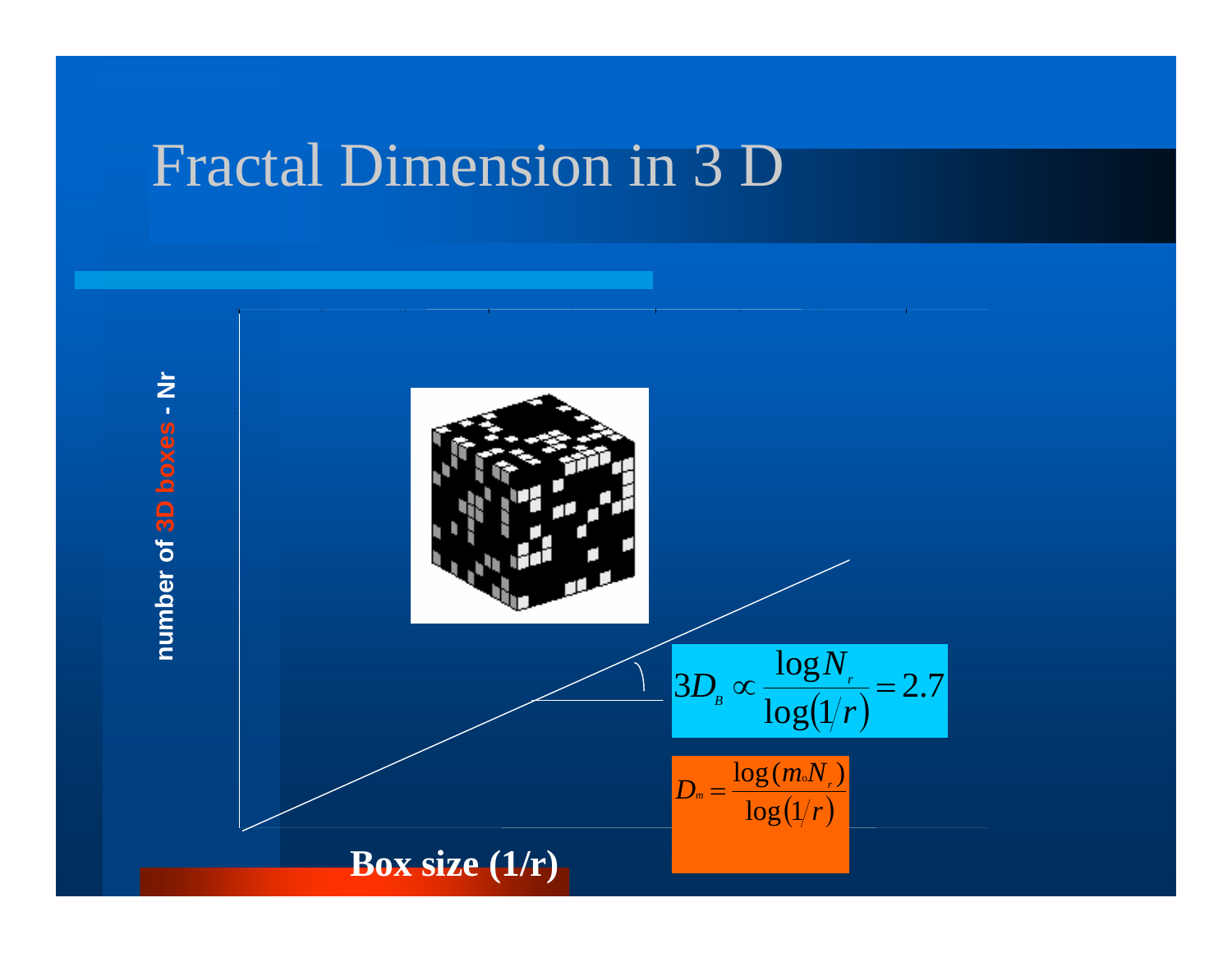# Direct Measurements of Fractal Dimensions on Floc Section Image

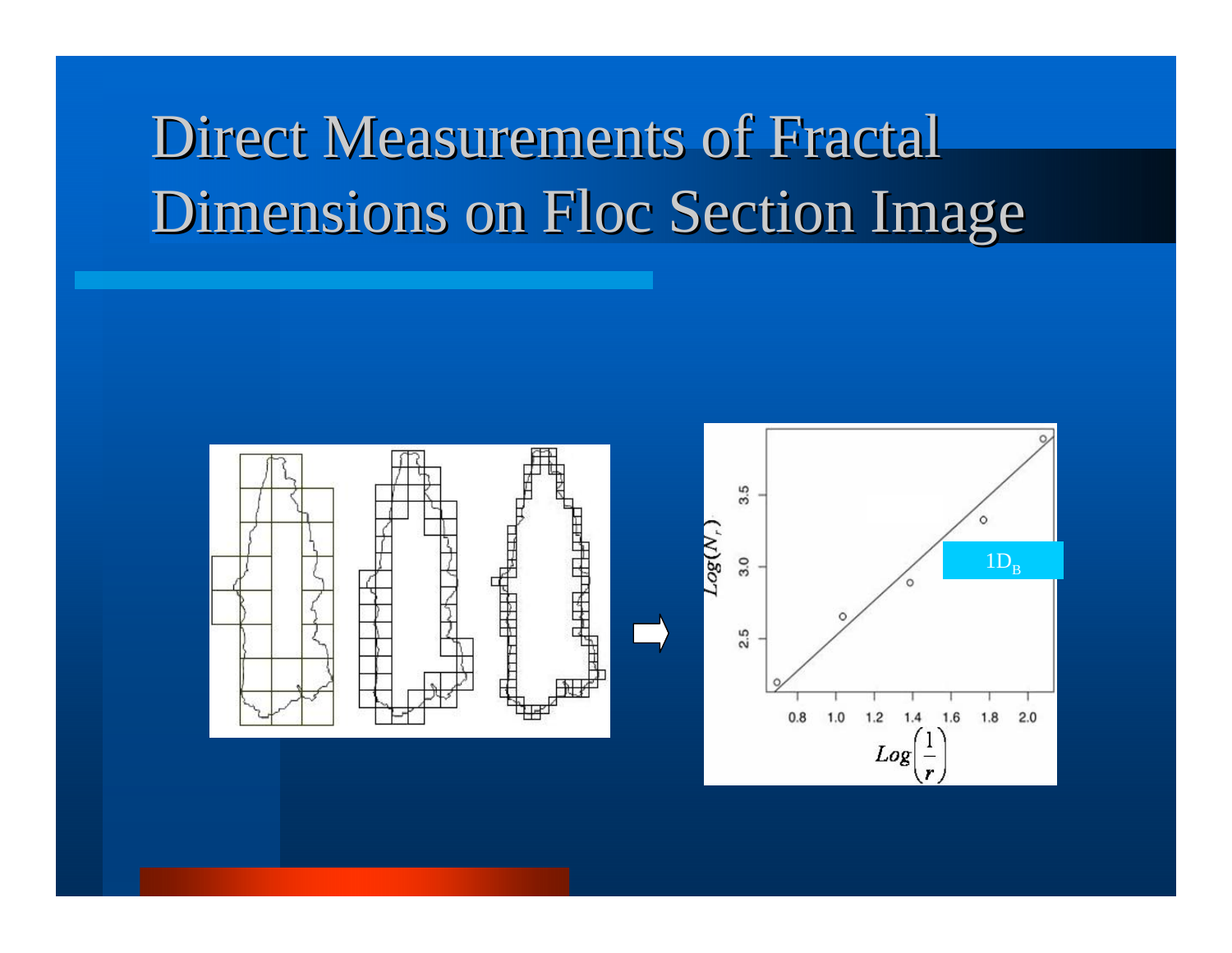# Fractal Dimension in 3D Reconstruction of a Floc in 3 D



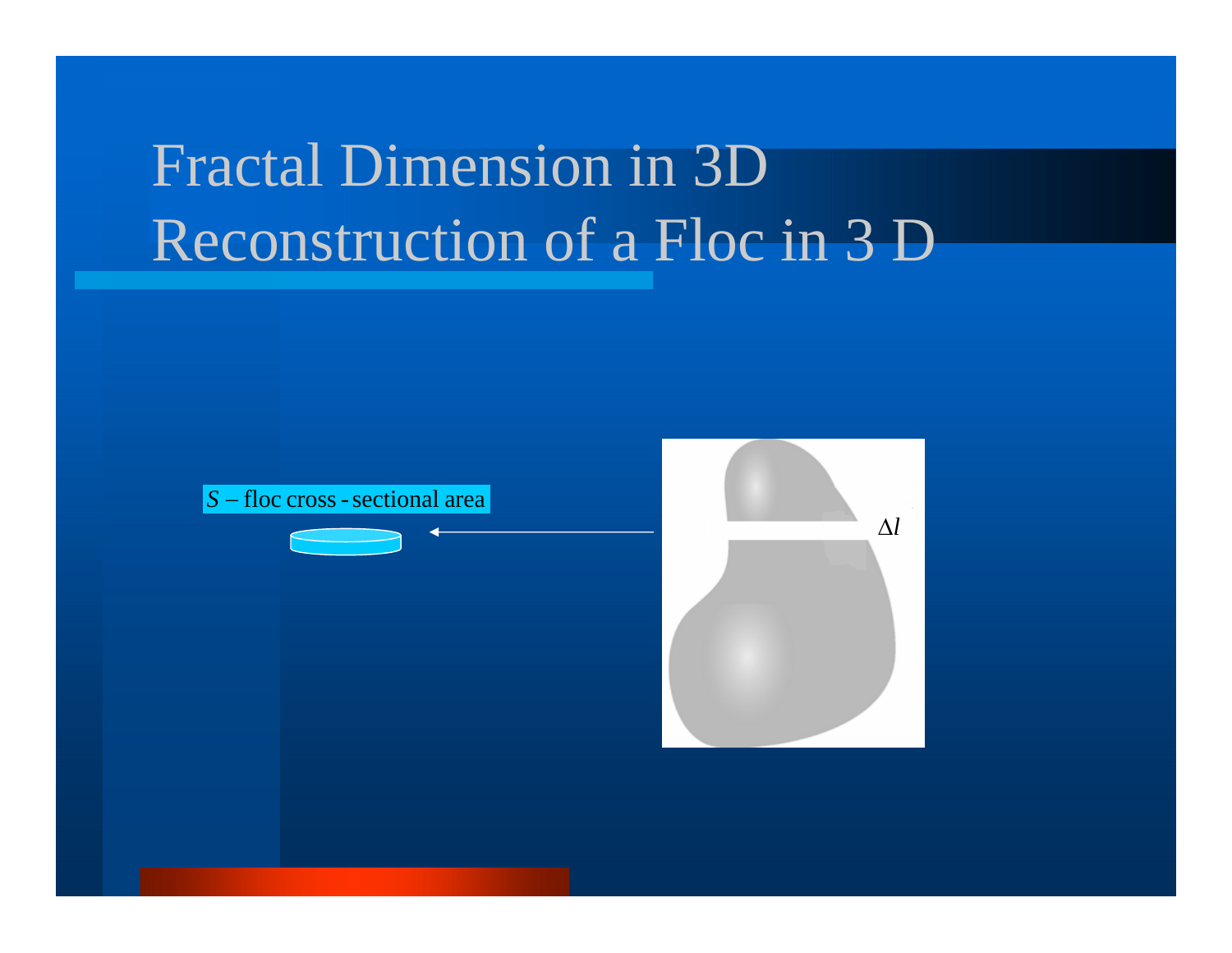# Indirect Determination of Mass Fractal Dimension (D<sub>m</sub>)

$$
M = m_o N_r = r^{-Dm}
$$

$$
D_{\infty} \propto \left| \frac{\log (m_{\infty}N_{\infty})}{\log (1/r)} \right|
$$

$$
\frac{M = V\rho \sim r^3 \rho}{\rho \alpha \ (velocity)/r^2}
$$

 $-D = C + 1$ 

*m*

Flocs are perfect spheres

#### Flocs are non-permeable

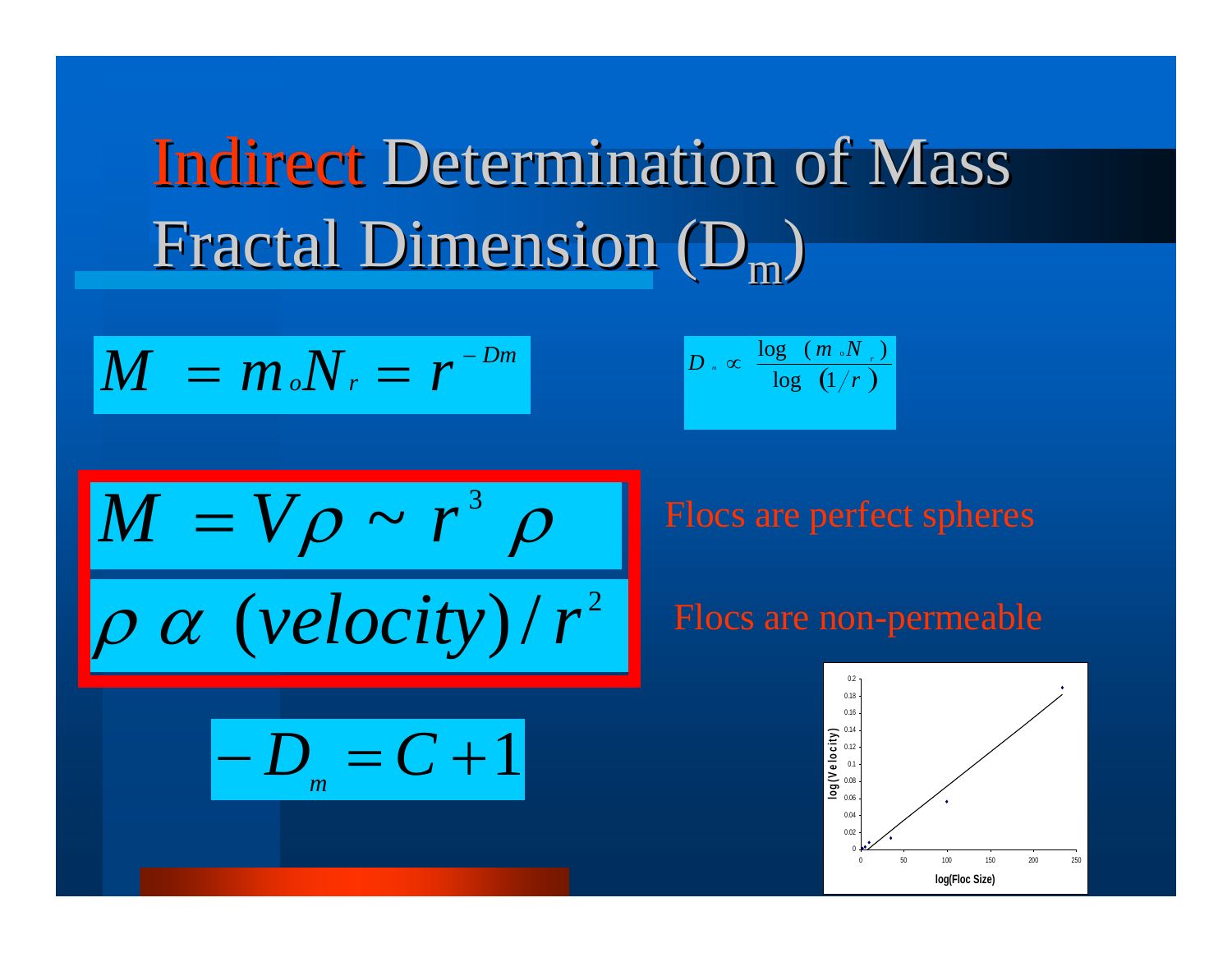# Fractal Dimensions of Chemical Fractal Dimensions of Chemical **Coagulation Flocs**

|                                                                       | <b>FRACTAL DIMENSIONS</b> |                   |                |                  |  |
|-----------------------------------------------------------------------|---------------------------|-------------------|----------------|------------------|--|
|                                                                       | $(1D_{\rm B})$            | $(2D_R)$          | $\bf (3D_R^-)$ | $(\mathbf{D}_m)$ |  |
| <b>Lime softening</b>                                                 | 1.09                      | $\overline{1.91}$ | 2.71           | 1.82             |  |
| flocs<br>(Vahedi & Gorczyca 2008)                                     |                           | (1.89)            | $(2.70*)$      |                  |  |
| <b>Alum</b> coagulation                                               | $1.13 - 1.25$             | 1.91-1.99         | N.A            | 1.37-1.79        |  |
| flocs<br>(Gorczyca 1991, Gorczyca &<br><b>Ganczarczyk 1996, 1999)</b> |                           |                   |                |                  |  |
| <b>Ferric coagulation</b>                                             | $1.11 - 1.16$             | 1.94-1.99         | N.A.           | N.A.             |  |
| flocs                                                                 |                           |                   |                |                  |  |
| (Bahrami & Gorczyca 2008)                                             |                           |                   |                |                  |  |

#### \* Sierpinski Carpet (1/3)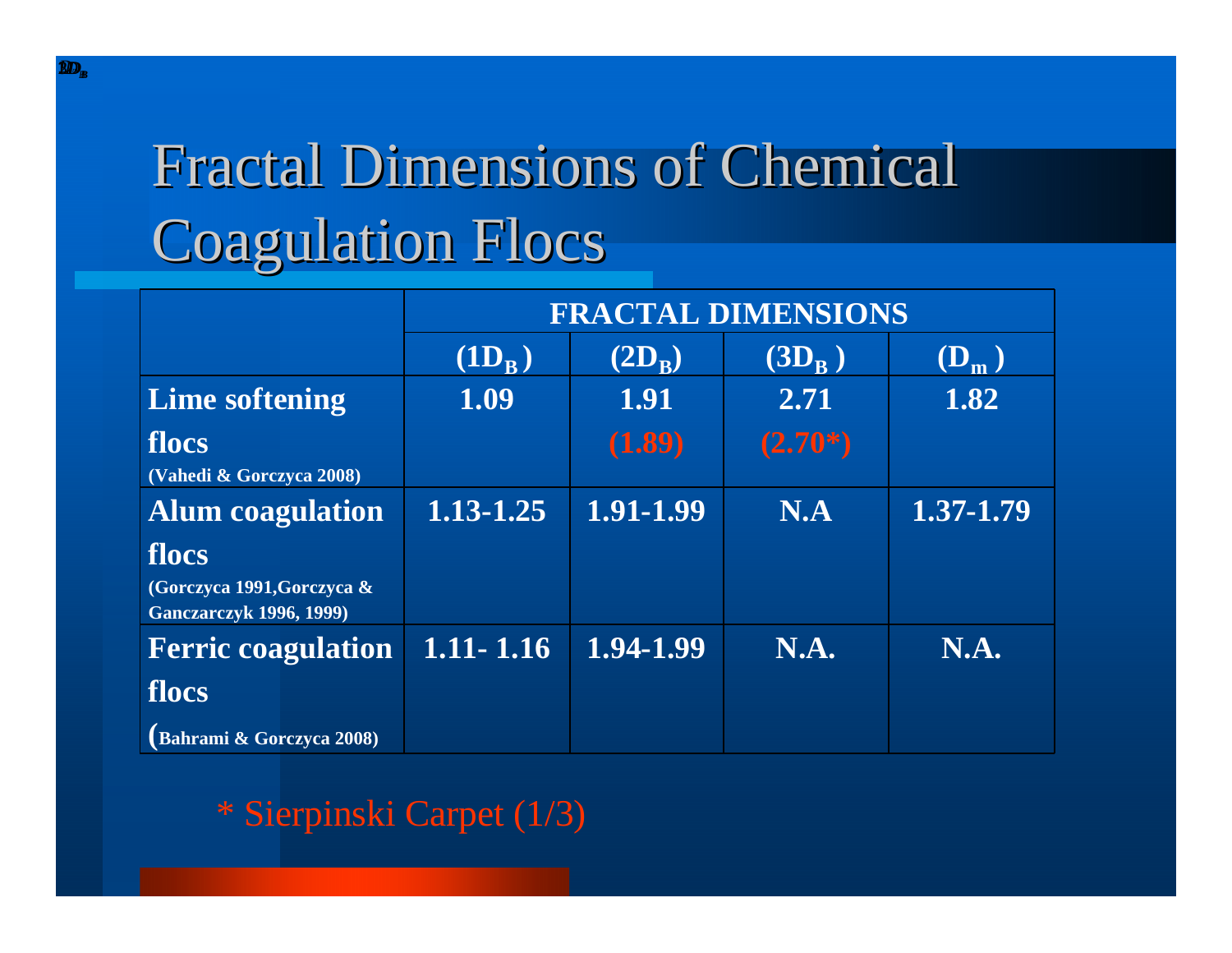# Settling of Chemical Coagulation Flocs

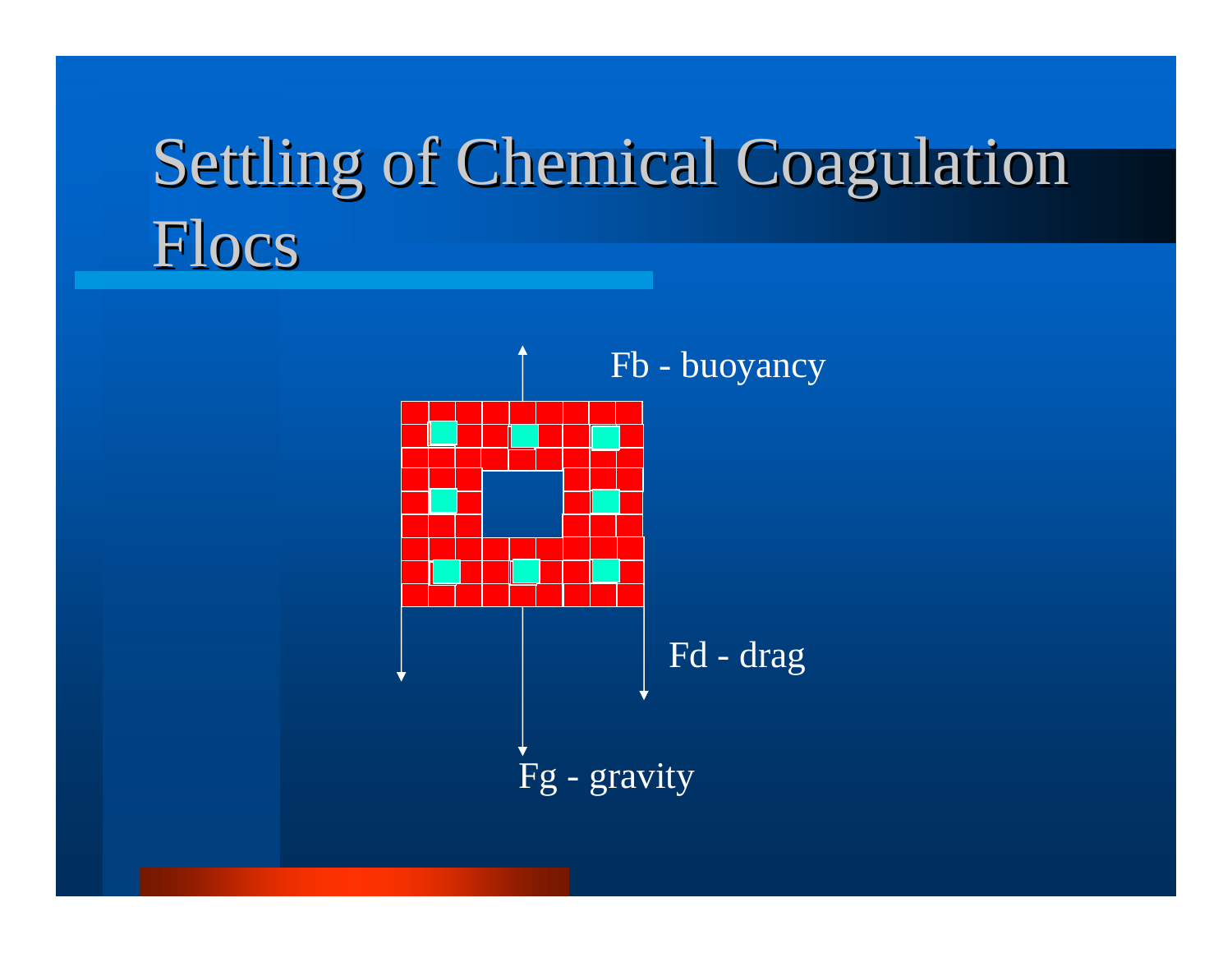### Fractal Permeability Model (Adler, 1986)

Carman - Kozeny equation for Sierpinski carpet **k\* = 1/3.51((b 2-l 2-b)/4l) 2((b 2- l 2)/b 4 ) N**



 $k^*$  – dimensionless permeability  $k^*$  =  $k/d_a$  $b^2$  – number of sub squares in the carpet,  $b=3$ 2  $l^2$  – number of sub squares removed in the carpet, l=1  $N$  – the construction stage,  $N=1$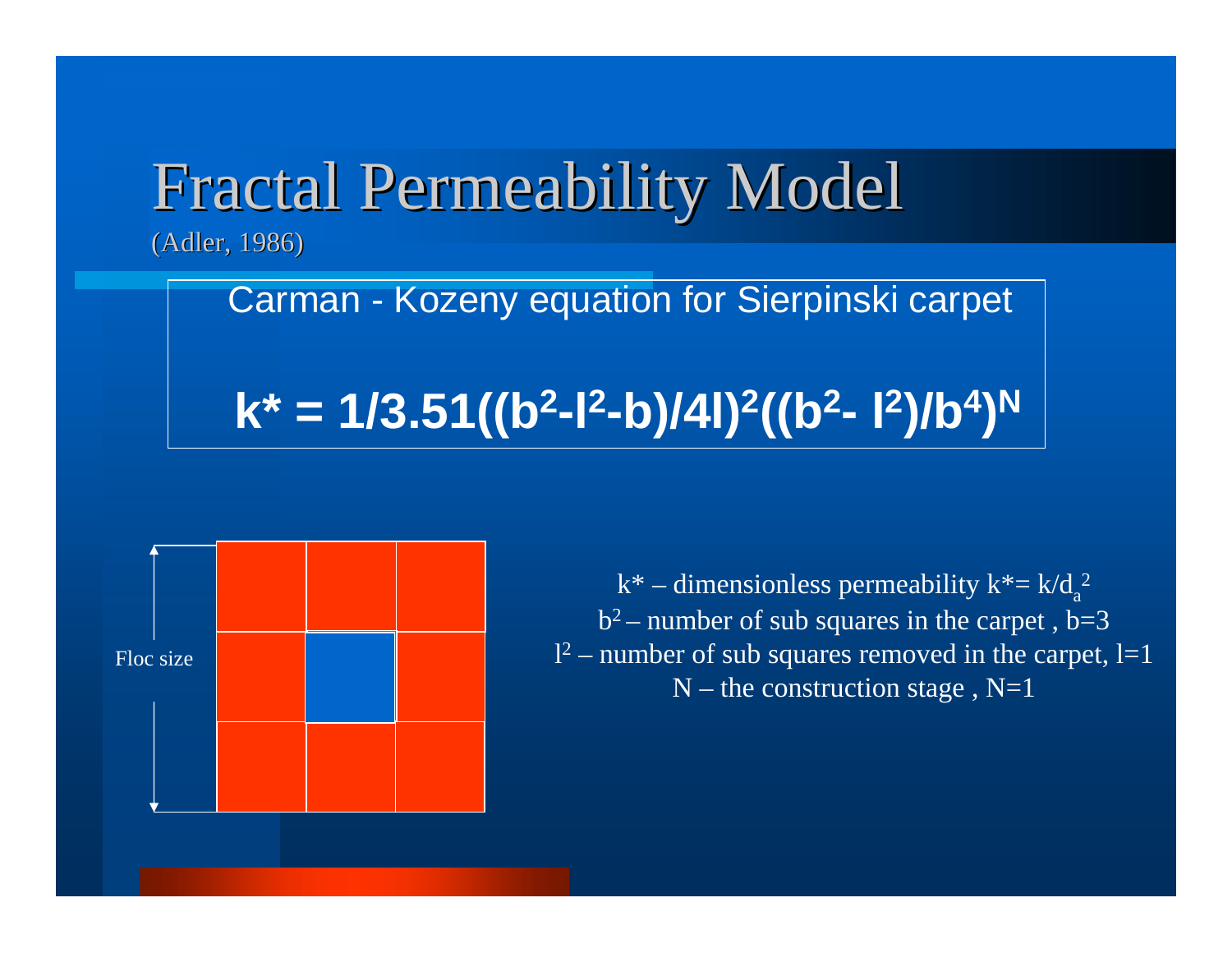

**Direct microscopic reconstructions of lime softening flocs indicate that Sierpinski Carpet model with constriction ratio of 1/3 can be used to model structure of these flocs**

**Modelling of settling of these flocs may be possible with the Stokes' law once it is re-written for this particular Sierpinski carpet** 

**Work on other types of flocs (biological flocs) is needed.**